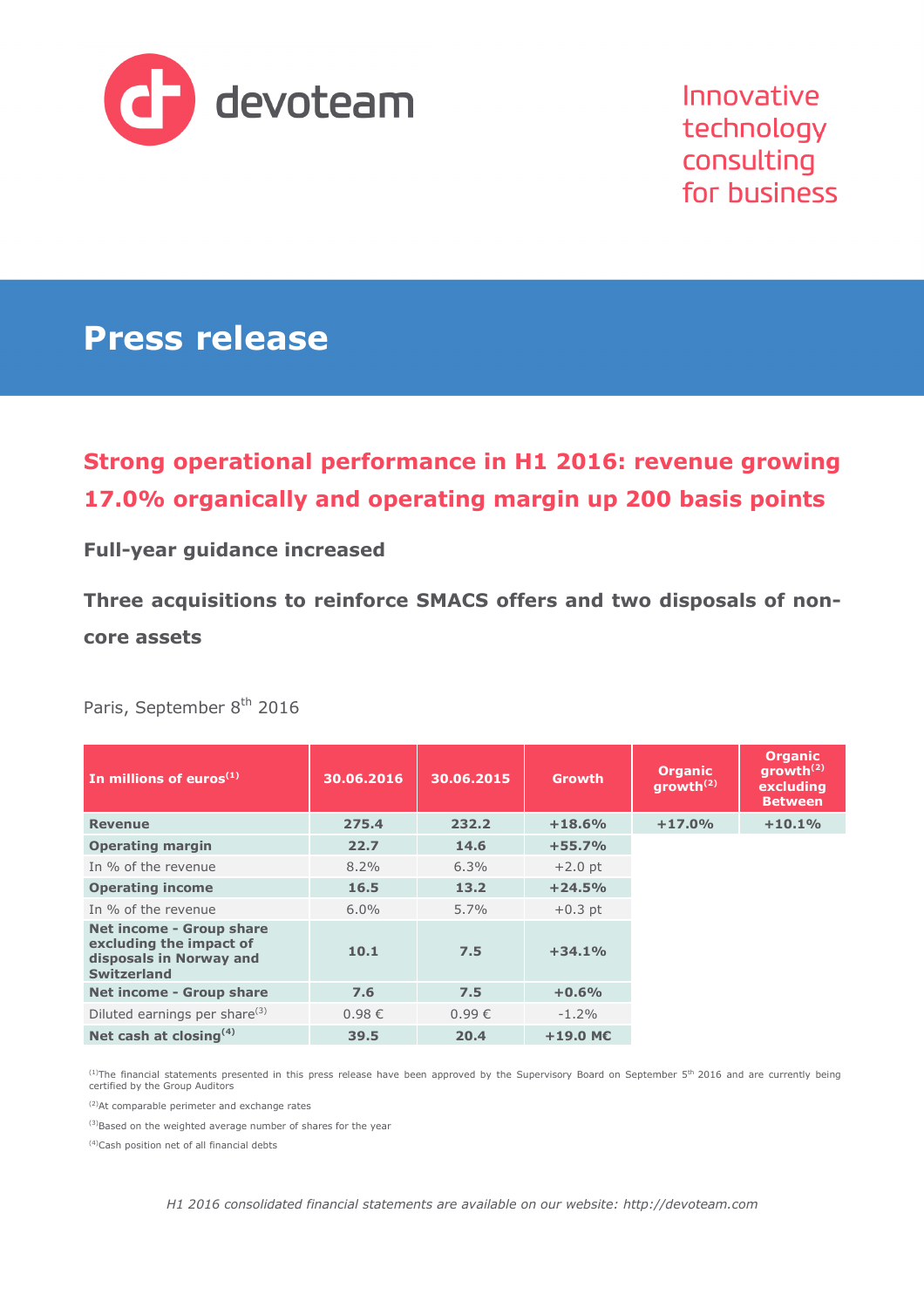Devoteam (Euronext Paris: DVT) reported revenues of €275.4 million for the first half of 2016, a 17.0% increase compared to the first half of 2015, excluding changes in currency and scope.

The operating margin stood at  $\epsilon$ 22.7 million, representing 8.2% of the revenue, or 200 basis points above the margin rate achieved for the first half of 2015.

The Group share of net income grew by 34.1% in the first half year, to  $\epsilon$ 10.1 million if we exclude the loss arising on disposal of the Grimstad entity in Norway and Genesis in Switzerland (€2.6 million of loss on disposal and assets held for sale). The Group share of net income amounted to €7.6 million after consideration of these losses.

Based on these good results, the Group stepped up the implementation of its innovation strategy, with the purchase of three companies specialized in Digital Transformation consulting and on the Cloud Technology (SAP Hana, Cherwell and ServiceNow). In addition, the Group implemented the following key internal initiatives:

- A position of Strategy and Innovation Director was created with the objective of developing the SMACS portfolio;
- Devoteam enabled key managers (excluding the Executive Board) to invest in the start-up ventures of the Group, enabling them to become a primary sponsor of the transformation and to support the growth of these innovative initiatives;
- Finally, an investment fund was launched with a financial partner to acquire minority interests in technology start-ups. The Group will invest a maximum of €3 million. The first investment was made around the solutions recommended by Google and represents an amount of €450,000 for Devoteam.

### **Results for the first half of 2016**

**Revenue** for the first half of 2016 amounted to €275.4 million, representing a growth of 18.6% over the same period in 2015. At constant scope and exchange rates the growth was 17.0%.

During the second quarter of 2016, the Group generated revenues of €142.0 million, representing a 20.2% rise at comparable perimeter and exchange rates against the same period in 2015, including a 6.1% contribution from Between. Excluding Between, organic growth stood at 14.1%. Besides the strong positive effect of the working days, the increase was driven by the SMACS activities, particularly in France around Google solutions, in the Middle East, Belgium and Denmark.

The Group's commercial success has resulted in the increase in the productive headcount, the visible improvement of the project margins and the better utilization of the resources,

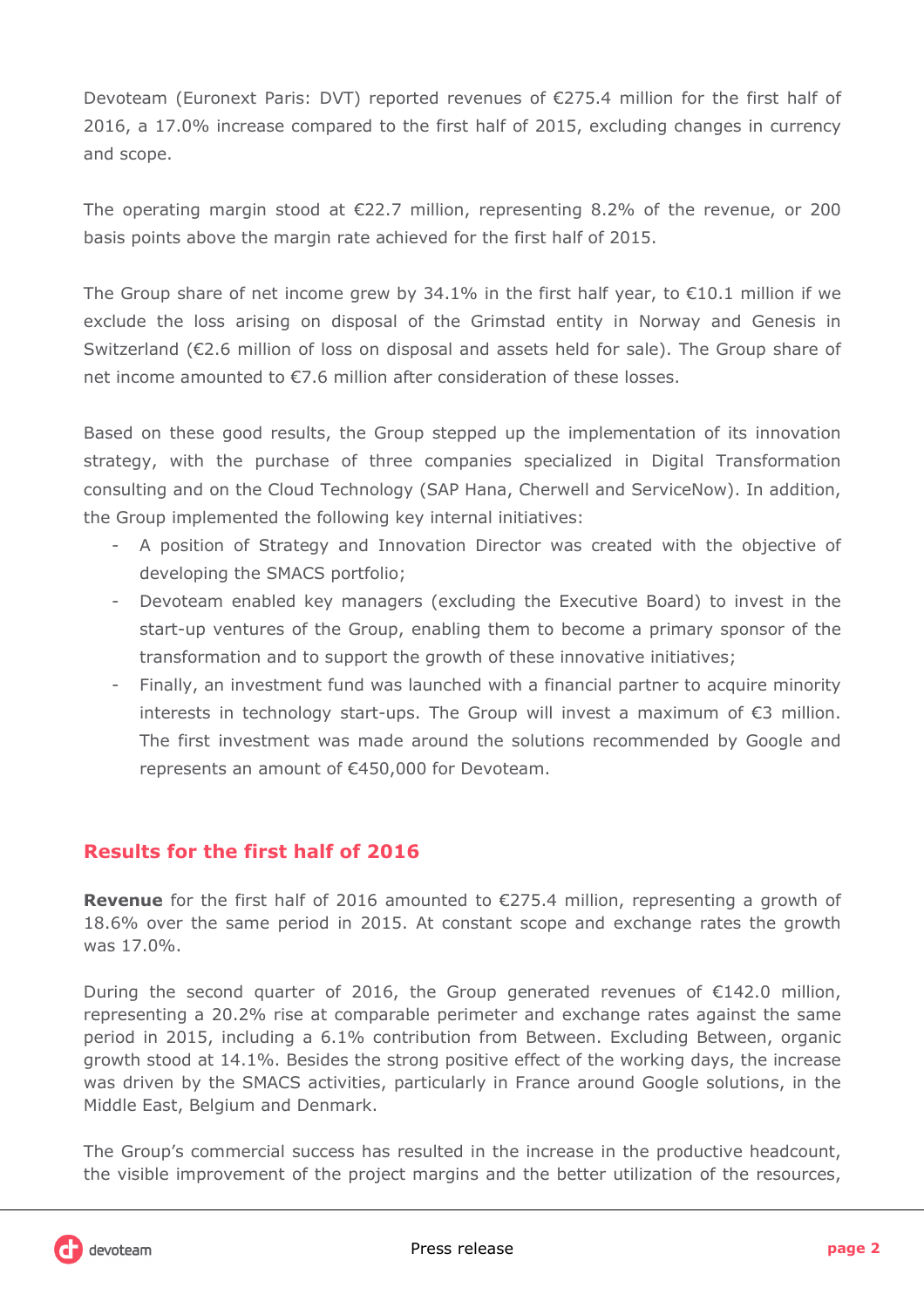culminating in the strong improvement in our efficiency. **Operating margin** for the six months ending June 2016 stood at  $\epsilon$ 22.7 million, representing 8.2% of the revenue. This compares against  $E14.6$  million and 6.3% of the revenue over the corresponding period in 2015.

The **operating result** was €16.5 million and included non-recurring expenses up to €5.4 million, cost of share-based payment for €0.6 million and amortization of intangible assets from acquisitions for €0.1 million. Non-recurring expenses consisted in restructuring costs for €2.9 million, mainly in Germany, and in losses on disposals in Switzerland and in Norway for €2.6 million.

**Financial result** went from -€0.6 million in the first half 2015 to -€1.1 million in the first half of 2016, primarily impacted by the interests on the EuroPP loan contracted in 2015 and by currency losses on the pound sterling and the Polish zloty.

**Tax expenses** amounted to €6.1 million. It represented 39.9% of the profit before tax versus 32.1% over the first half of 2015. The tax expenses included the effect of local taxes (mainly CVAE in France) for €1.2 million.

The **net income** was €9.2 million, against €8.5 million a year ago, of which €7.6 million attributable to the shareholders of Devoteam S.A. The diluted earnings per share amounted to €0.98 per share.

On June 30th 2016, the **net cash** of the Group was €39.5 million, a €19 million increase compared to June 30<sup>th</sup> 2015. It remained stable compared to December 31<sup>st</sup> 2015. The detail of the net cash is presented in the appendix of this press release.

### **Headcount and utilization rate**

As of June  $30<sup>th</sup>$  2016, the Group employed 4 002 people compared to 4 016 people as of March  $31<sup>st</sup>$  2016. Excluding the disposal of the system integration activity in Norway, the headcount increased by 16 people over the second quarter of 2016. The acquisitions of Q-Partners, HNCO and Globicon will bring 55 additional people over the third quarter while the disposal of the Swiss entity reduced the headcount by 20 people on July,  $1<sup>st</sup>$  2016.

The ratio of billable headcount to total headcount remained stable and stood at 84.5%, compared to March 31<sup>st</sup> 2016.

On the second quarter, the Group showed an improvement of the utilization rate of internal resources excluding divestments which stood at 85.1%, versus 82.9% in the first quarter of 2016.

## **Detail of the changes in scope 2016**

The portfolio rationalization has been dynamic in 2016 with the divestment of Devoteam Genesis, the Swiss subsidiary of the Group, specialized in the resale of software and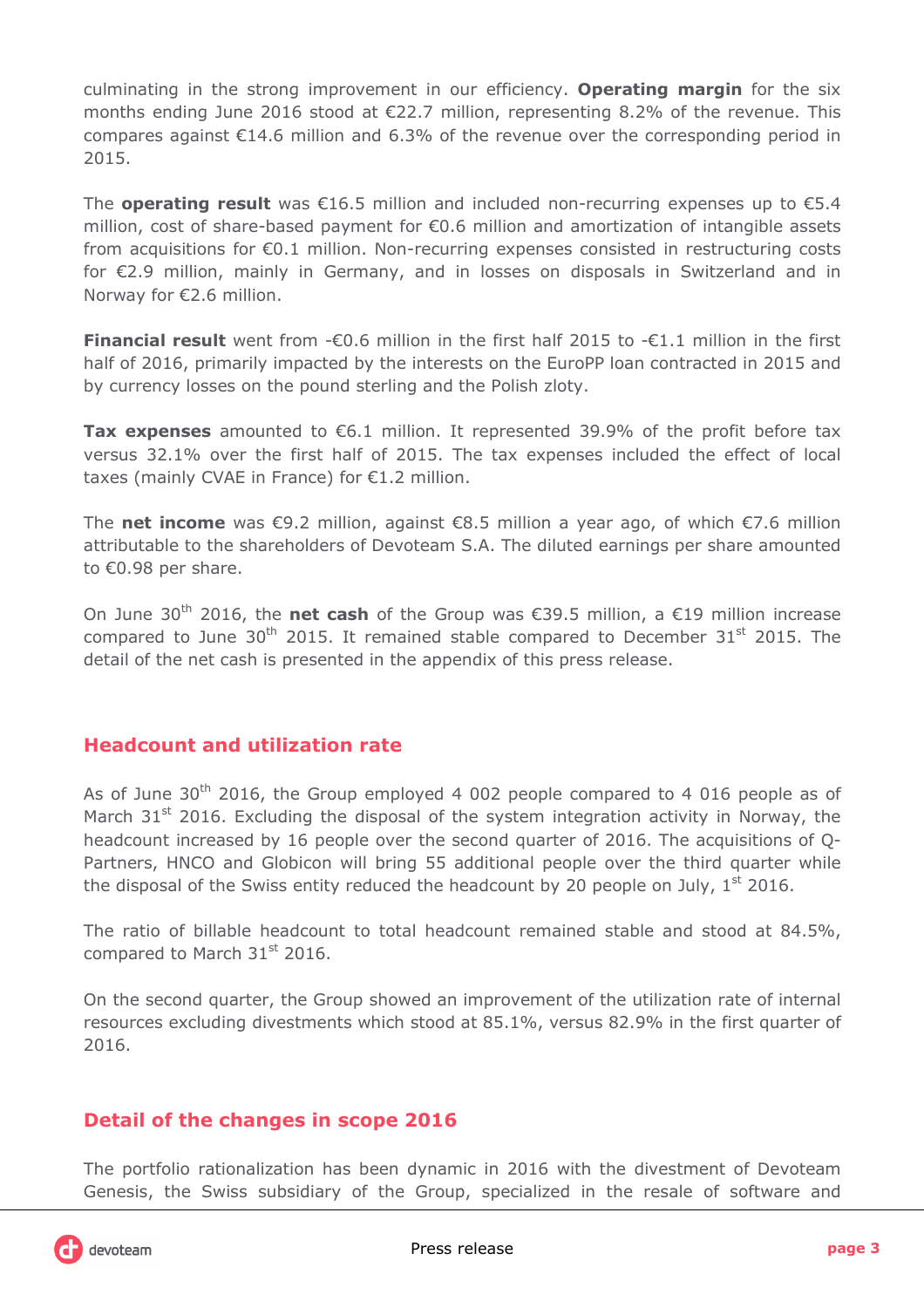associated maintenance in the field of IP Management. This subsidiary, located in a nonstrategic country, employed 20 people and reported revenues of €6.3 million in 2015. In the first half of 2016, Devoteam Genesis contributed €2.8 million to the Group revenue and generated profit of €0.1 million. It was sold for €3.0 million and resulted in a loss on disposal of  $\epsilon$ 1.2 million in 2016. The entity is deconsolidated as of July, 1<sup>st</sup> 2016.

In July 2016, the Group also completed the acquisitions of Q-Partners, HNCO and Globicon.

Devoteam acquired a 70% stake in the German company Q-Partners Consulting und Management GmbH, a leading SAP HANA partner (SAP Gold Partner, SAP Recognized expertise in in-memory Computing SAP & Database). Q-Partners has 25 employees and generated a turnover of €3.5 million for its last financial year. This acquisition should enable Devoteam to break into the SAP Big Data solutions, which are key elements in the digital transformation of customers. It is consolidated as of July,  $1<sup>st</sup>$  2016.

The Group also acquired 100% stake in the Danish company HerbertNathan & Co, a Scandinavian specialist in strategy and organization consulting. HNCO employs 15 consultants who equip the customers in their processes of digitalization. HerbertNathan & Co achieved revenues of €3.6 million in its last financial year. This acquisition is also consolidated as of July,  $1<sup>st</sup>$  2016.

Still in Denmark, the Group purchased 100% of Globicon, a company specialized in IT Service Excellence. Through this deal, Devoteam strengthens its partnerships with ServiceNow and HP, while opening a new partnership with Cherwell, a very promising young software vendor. Globicon is consolidated as of July, 1st 2016 and generated annual revenues of €2.5 million with 15 employees.

Finally, the Group carried out two operations to acquire minority interests in its subsidiaries, for a total amount of €7.2 million.

### **2016 outlook**

Based on the operational performance of the first half of 2016, and taking into account the changes in perimeter, the Group increased its annual target of revenue and operating margin. For the full year 2016, the revenue is estimated to be in the region between €540 and €550 million (against €525 to €535 million in the previous guidance). The operating margin should exceed 8% of the revenue (50 basis points above previous target).

Considering restructuring costs expected at a maximum of  $E$ 2 million in the second half of the year, the Group share of net income should increase more than 10%, a 25% to 30% increase when excluding the impact of the losses on disposals.

### **Financial calendar**

| <b>Press release after market closed</b> |                  |  |  |  |
|------------------------------------------|------------------|--|--|--|
| 03 2016                                  | 04 2016          |  |  |  |
| November 15 <sup>th</sup> 2016           | March $1st$ 2017 |  |  |  |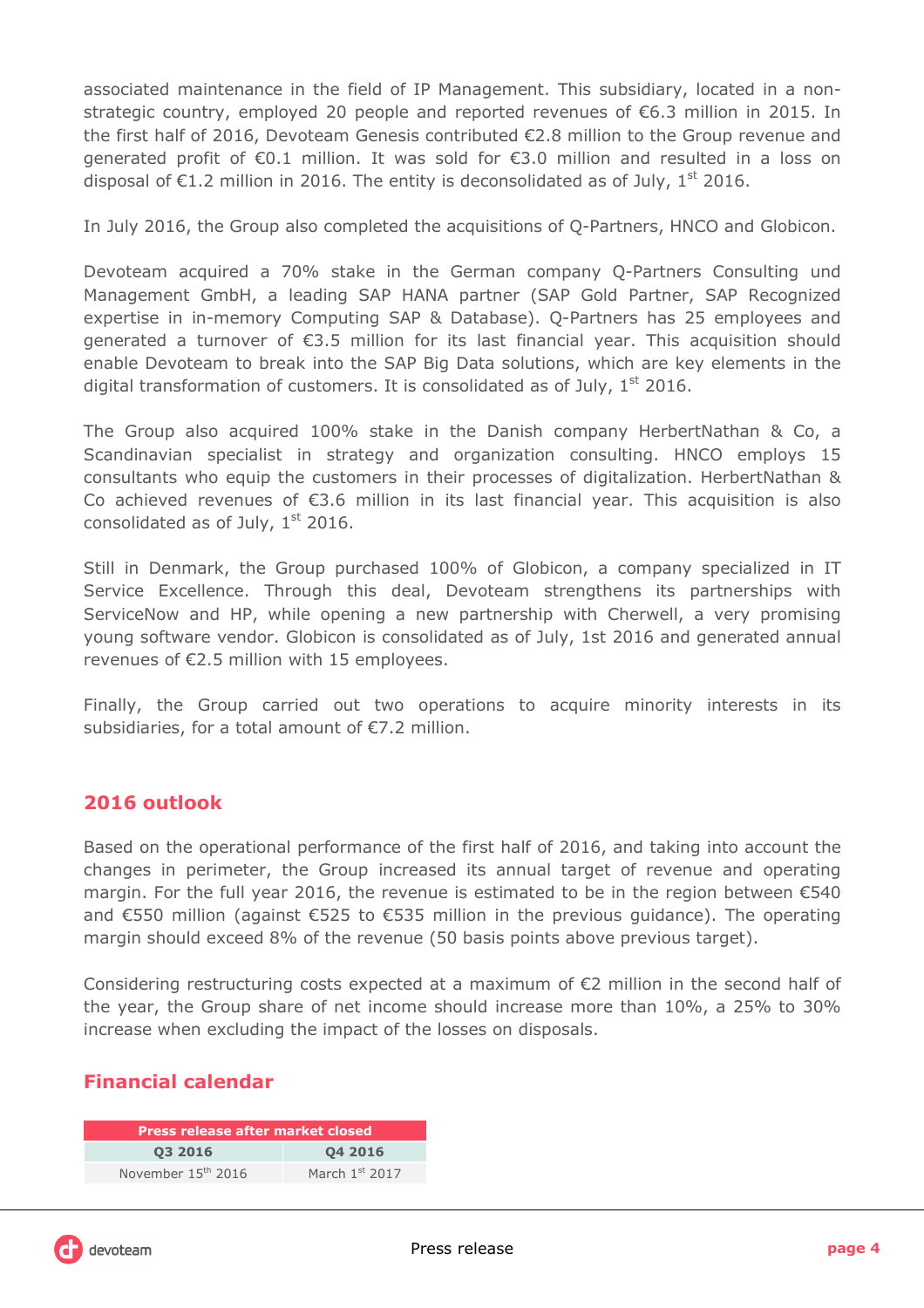## **Appendix**

## **Revenue by region**

| In millions of euros                 | Q <sub>1</sub><br>$2016^{(1)}$ | Q1<br>$2015^{(1)}$ | Q2 2016 | Q2 2015 | H1 2016 | H1 2015 |
|--------------------------------------|--------------------------------|--------------------|---------|---------|---------|---------|
| <b>France</b>                        | 56.4                           | 50.3               | 58.8    | 51.2    | 115.2   | 101.4   |
| Variation                            | 12.3%                          |                    | 14.9%   |         | 13.6%   |         |
| L-f-I variation                      | 11.9%                          |                    | 14.6%   |         | 13.3%   |         |
| <b>Northern Europe &amp; Benelux</b> | 28.4                           | 27.1               | 30.0    | 28.2    | 58.4    | 55.3    |
| Variation                            | 4.8%                           |                    | 6.4%    |         | 5.6%    |         |
| L-f-I variation                      | 7.2%                           |                    | 9.6%    |         | 8.4%    |         |
| <b>Central Europe</b>                | 11.5                           | 11.6               | 11.2    | 10.8    | 22.7    | 22.4    |
| Variation                            | $-0.6%$                        |                    | 3.5%    |         | 1.4%    |         |
| L-f-I variation                      | $-0.7%$                        |                    | 3.5%    |         | 1.4%    |         |
| <b>Rest of the world</b>             | 16.2                           | 13.2               | 21.4    | 13.2    | 37.7    | 26.4    |
| Variation                            | 23.2%                          |                    | 62.1%   |         | 42.7%   |         |
| L-f-I variation                      | $-4.9%$                        |                    | 34.3%   |         | 14.7%   |         |
| <b>Corporate</b>                     | (0.1)                          | 0.0                | (0.1)   | (0.1)   | (0.2)   | (0.1)   |
| <b>Between</b>                       | 18.2                           | 9.0                | 19.1    | 10.5    | 37.3    | 19.5    |
| Variation                            | 102.7%                         |                    | 81.4%   |         | 91.2%   |         |
| L-f-I variation                      | 102.7%                         |                    | 81.4%   |         | 91.2%   |         |
| <b>Divestments (2015-2016)</b>       | 2.6                            | 4.3                | 1.6     | 2.9     | 4.2     | 7.2     |
| <b>Total</b>                         | 133.4                          | 115.5              | 142.0   | 116.7   | 275.4   | 232.2   |
| Variation                            | 15.5%                          |                    | 21.7%   |         | 18.6%   |         |
| L-f-I variation                      | 13.7%                          |                    | 20.2%   |         | 17.0%   |         |
| L-f-I variation excluding Between    | 6.2%                           |                    | 14.1%   |         | 10.1%   |         |

#### Of which contribution of the acquisitions:

| In millions of euros                                        | 01 2016 | 01 2015                  | 02 2016 | 02 2015                  | H1 2016 | H1 2015 |
|-------------------------------------------------------------|---------|--------------------------|---------|--------------------------|---------|---------|
| France                                                      | 0.2     | $\overline{\phantom{a}}$ | 0.1     | $\overline{\phantom{a}}$ | 0.3     |         |
| myG France, consolidated as of October 1 <sup>st</sup> 2015 | 0.2     | $\overline{\phantom{a}}$ | 0.1     | $\sim$                   | 0.3     |         |
| <b>Rest of the world</b>                                    | 3.8     | $\sim$                   | 4.0     | $\,$                     | 7.7     |         |
| Drago, consolidated as of October 1 <sup>st</sup> 2015      | 3.7     | $\overline{\phantom{a}}$ | 4.0     | $\,$                     | 7.7     |         |
| myG Spain, consolidated as of October 1st 2015              | 0.1     | $\overline{\phantom{a}}$ | (0.0)   | $\,$                     | 0.1     |         |

<sup>(1)</sup>Q1 2016 and Q1 2015 are restated compared to Q1 2016 press release. Devoteam Genesis is reclassified from the segment "Central Europe" to the segment<br>"Divestments (2015-2016)"

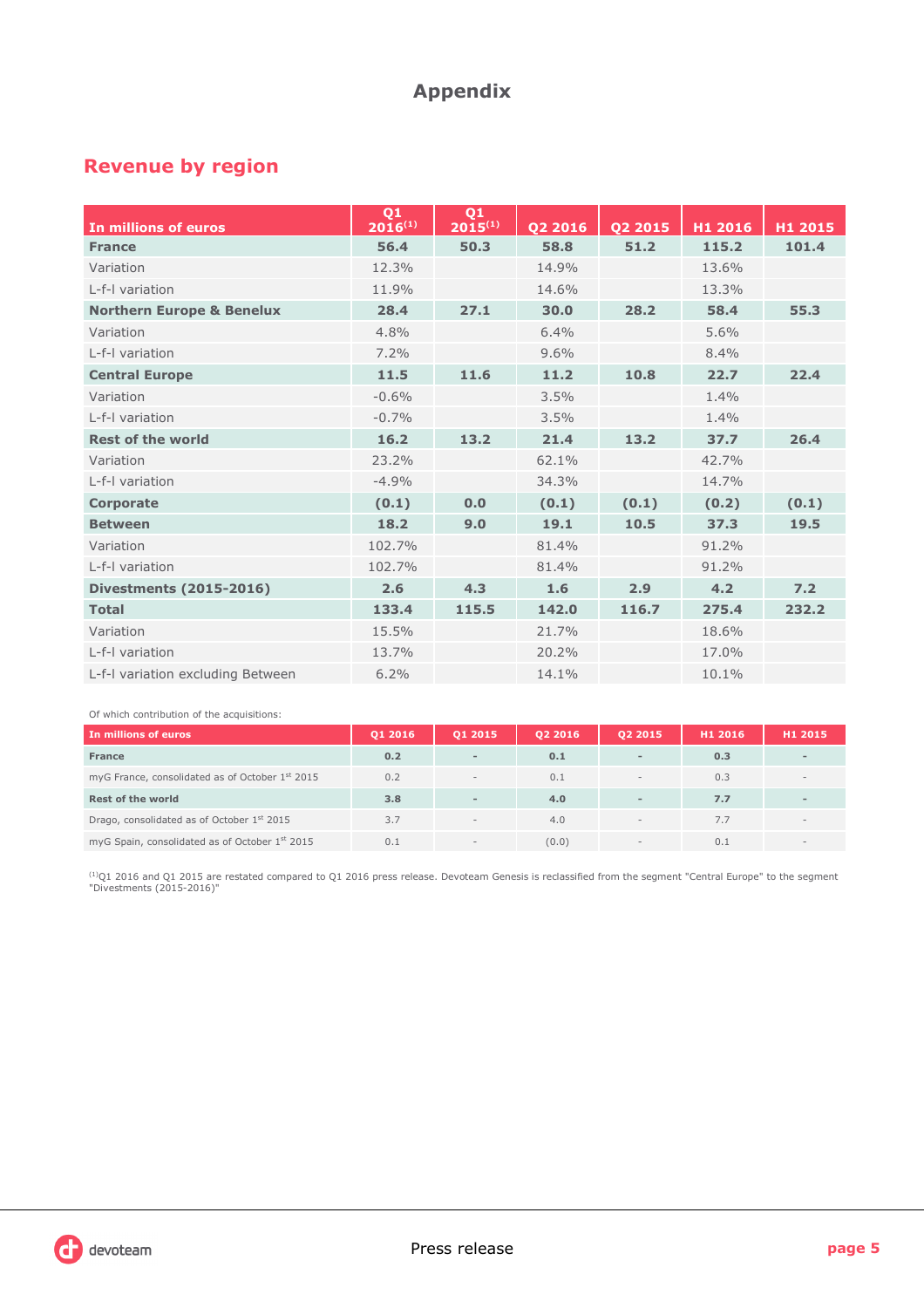## **Revenue and operating margin by region**

| In millions of euros                 | H1 2016 | H1 2015 |  |
|--------------------------------------|---------|---------|--|
| <b>France</b>                        |         |         |  |
| Group contribution                   | 115.2   | 101.4   |  |
| Operating margin                     | 14.8    | 9.6     |  |
| In % of Group contribution           | 12.8%   | 9.5%    |  |
| <b>Northern Europe &amp; Benelux</b> |         |         |  |
| Group contribution                   | 58.4    | 55.3    |  |
| Operating margin                     | 4.3     | 3.0     |  |
| In % of Group contribution           | 7.4%    | 5.4%    |  |
| <b>Central Europe</b>                |         |         |  |
| Group contribution                   | 22.7    | 22.4    |  |
| Operating margin                     | 1.7     | 0.6     |  |
| In % of Group contribution           | 7.5%    | 2.8%    |  |
| <b>Rest of the world</b>             |         |         |  |
| Group contribution                   | 37.7    | 26.4    |  |
| Operating margin                     | 2.3     | 1.5     |  |
| In % of Group contribution           | 6.1%    | 5.6%    |  |
| <b>Corporate</b>                     |         |         |  |
| Group contribution                   | (0.2)   | (0.1)   |  |
| Operating margin                     | (1.1)   | (1.2)   |  |
| <b>Between</b>                       |         |         |  |
| Group contribution                   | 37.3    | 19.5    |  |
| Operating margin                     | 0.7     | 0.4     |  |
| In % of Group contribution           | 1.8%    | 2.2%    |  |
| <b>Divestments (2015-2016)</b>       |         |         |  |
| Group contribution                   | 4.2     | 7.2     |  |
| Operating margin                     | (0.1)   | 0.6     |  |
| In % of Group contribution           | $-1.9%$ | 7.8%    |  |
| <b>Total</b>                         |         |         |  |
| Group contribution                   | 275.4   | 232.2   |  |
| Operating margin                     | 22.7    | 14.6    |  |
| In % of Group contribution           | 8.2%    | 6.3%    |  |

## **Utilization rate of internal resources excluding divested entities**

|       |       | Q1 2015   Q2 2015   Q3 2015   Q4 2015   FY 2015   Q1 2016   Q2 2016 |       |       |       |                 |
|-------|-------|---------------------------------------------------------------------|-------|-------|-------|-----------------|
| 83.2% | 84.7% | 85.2%                                                               | 84.9% | 84.5% | 82.9% | 10 <sub>0</sub> |

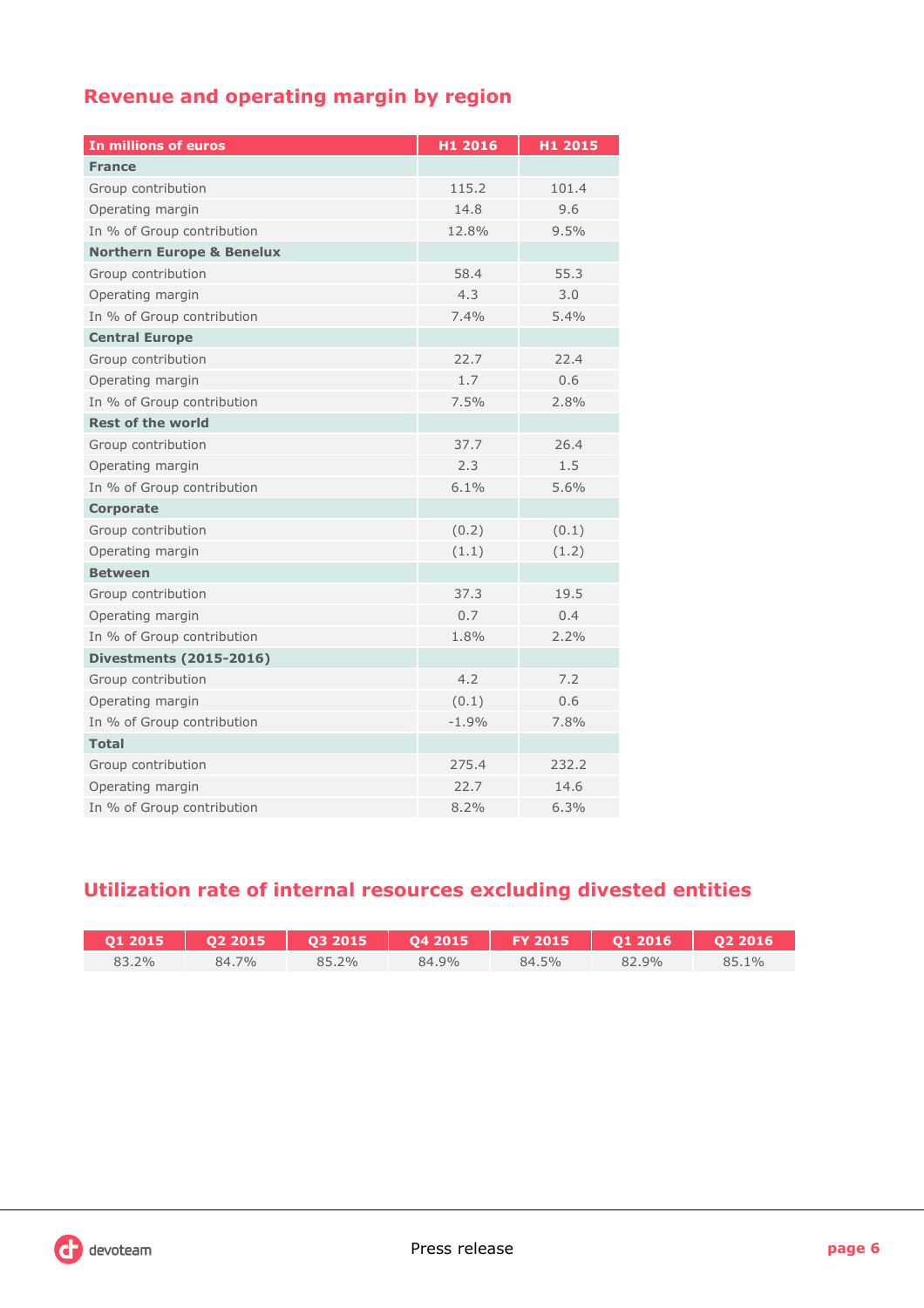## **Net debt**

| In millions of euros                                              | 30.06.2015 | 31.12.2014 | 30.06.2014 |
|-------------------------------------------------------------------|------------|------------|------------|
| Short-term investments                                            | 15.0       | 15.0       | 0.0        |
| Cash at bank*                                                     | 57.0       | 57.5       | 28.0       |
| Bank overdrafts (liability)                                       | (1.5)      | (1.5)      | (2.3)      |
| <b>Cash and cash equivalents</b>                                  | 70.6       | 71.0       | 25.8       |
| <b>Cash management assets</b>                                     | 2.5        | 2.5        | 3.2        |
| <b>Bonds</b>                                                      | (29.7)     | (29.7)     |            |
| Obligations under finance leases                                  | (1.3)      | (1.6)      | (2.1)      |
| Draw-downs on bank and similar facilities and other<br>borrowings | (0.7)      | (0.6)      | (0.2)      |
| <b>Long-term borrowings</b>                                       | (31.7)     | (32.0)     | (2.3)      |
| <b>Bonds</b>                                                      | (0.9)      | (0.4)      |            |
| Obligations under finance leases                                  | (0.8)      | (1.0)      | (1.1)      |
| Draw-downs on bank and similar facilities and other<br>borrowings | (0.1)      | (0.1)      | (5.1)      |
| <b>Short-term borrowings</b>                                      | (1.9)      | (1.5)      | (6.3)      |
| <b>Total borrowings</b>                                           | (33.6)     | (33.5)     | (8.5)      |
| Derivative instruments                                            |            |            |            |
| Net cash                                                          | 39.5       | 40.0       | 20.4       |
| <b>Total Equity</b>                                               | 131.1      | 131.2      | 123.2      |
| <b>Debt to Equity Ratio</b>                                       | 30.1%      | 30.5%      | 16.6%      |

\*Including factoring position (net of deposit) for €18.9 million on June 30th 2016, €18.5 million on December 31st 2015 and €10.9 million on June 30th 2015

## **Changes in exchange rates**

| For $C1$        | <b>Average rate</b><br>H1 2016 | <b>Average rate</b><br>H1 2015 | <b>Variation</b> |
|-----------------|--------------------------------|--------------------------------|------------------|
| UAE dirham      | 4.100                          | 4.102                          | $0.1\%$          |
| Swiss franc     | 1.096                          | 1.058                          | $-3.5%$          |
| Czech koruna    | 27,038                         | 27.478                         | 1.6%             |
| Danish krone    | 7.450                          | 7.456                          | $0.1\%$          |
| Algerian dinar  | 121.352                        | 106.284                        | $-12.4%$         |
| Pound sterling  | 0.779                          | 0.733                          | $-5.9%$          |
| Moroccan dirham | 10.880                         | 10.734                         | $-1.3%$          |
| Mexican peso    | 20.160                         | 16.887                         | $-16.2%$         |
| Norwegian krone | 9.421                          | 8.647                          | $-8.2\%$         |
| Zloty           | 4.367                          | 4.136                          | $-5.3%$          |
| Tunisian dinar  | 2.290                          | 2.158                          | $-5.7\%$         |
| Turkish lira    | 3.260                          | 2.858                          | $-12.3%$         |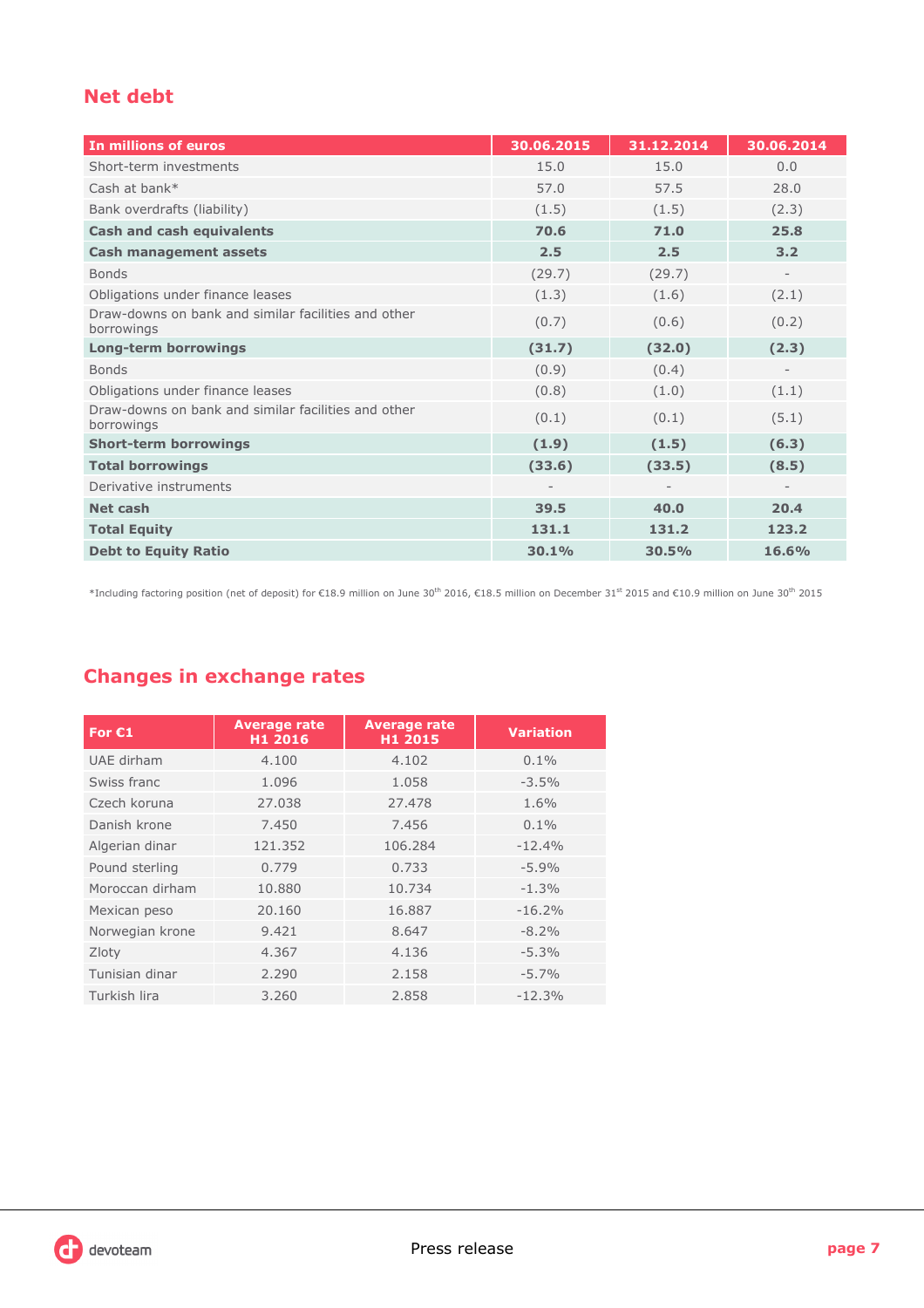### **Glossary**

Like-for-like or l-f-l variation: variation at comparable perimeter and exchange rates

France: French operations including the two nearshore centers in Morocco and Spain

Northern Europe & Benelux: Belgium, Denmark, United-Kingdom, Luxembourg, Netherlands excluding Between, and Norway excluding divested activities

Central Europe: Austria, Czech Republic, Germany and Poland

Rest of the world: Middle East, Algeria, Spain excluding nearshore, Italy, Morocco excluding nearshore, Mexico, Tunisia and Turkey

Corporate & other: headquarter activities which cannot be allocated directly to the operational regions. It also includes some non-significant remaining activities of the discontinued businesses in France (mainly outsourcing)

Between: the " Between" subsidiary in the Netherlands, specializing in " sourcing" of IT professionals, has a relatively volatile revenue to the extent that , according to the contracts concluded and the type of missions carried out, turnover recognized in the consolidated accounts is either gross margin contracts or the entire client billing. Consequently, the Group separates this activity to calculate its growth aggregates

Divestments (2015-2016) or discontinued activities: in 2016, discontinued activities include Grimstad activities in Norway, deconsolidated as of May,  $1<sup>st</sup>$  2016, and Devoteam Genesis, deconsolidated as of July,  $1<sup>st</sup>$  2016. In 2015, they also include Exa ECS, deconsolidated as of April 1st, 2015

Utilization rate of resources: number of working days of billable employees that were billed to a client compared to the total number of available days excluding holidays

Operating margin: current operating result excluding the cost of share-based payments and the amortization of intangible assets resulting from acquisitions.